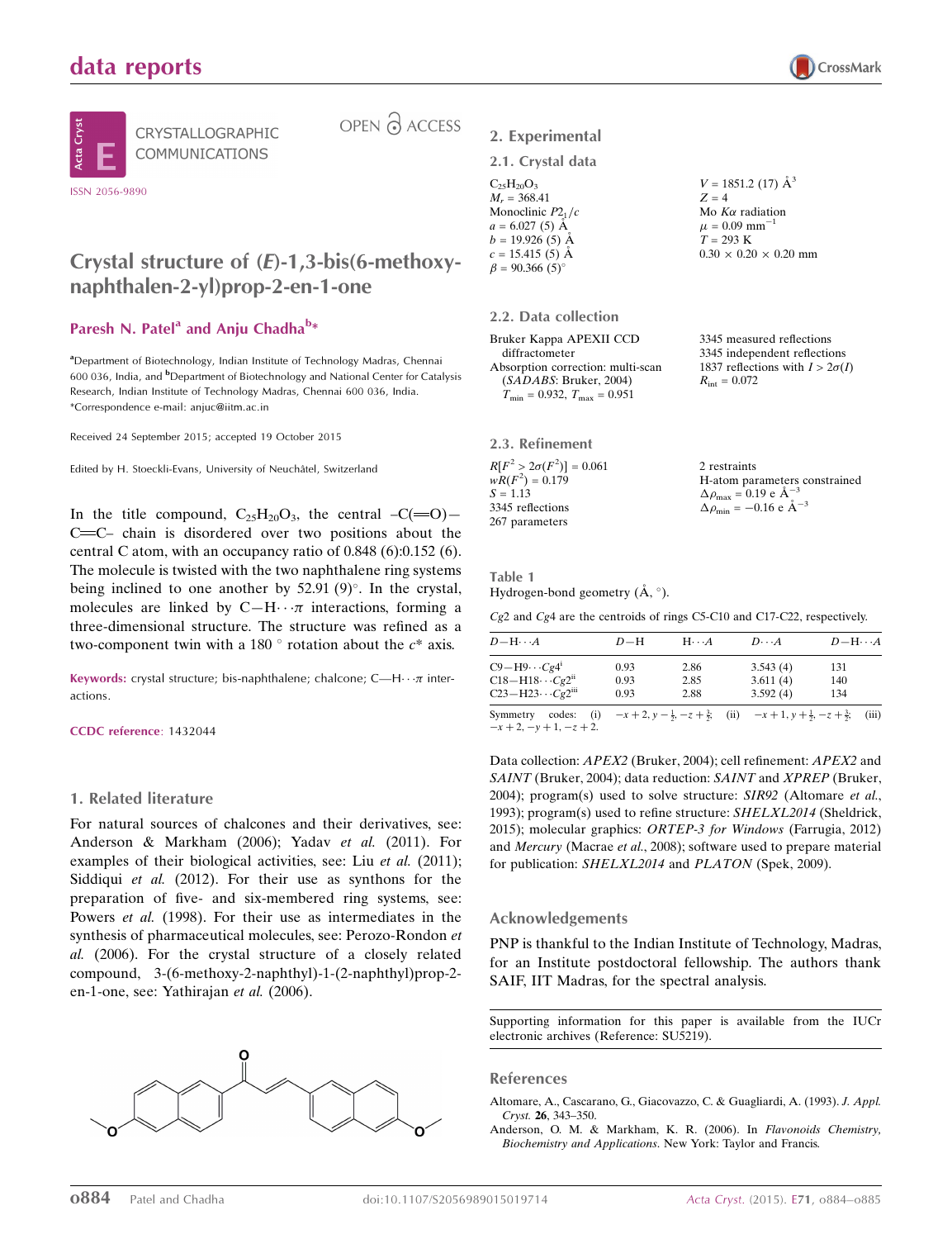- Bruker (2004). APEX2, SAINT, XPREP and SADABS[. Bruker AXS Inc.,](http://scripts.iucr.org/cgi-bin/cr.cgi?rm=pdfbb&cnor=su5219&bbid=BB3) [Madison, Wisconsin, USA.](http://scripts.iucr.org/cgi-bin/cr.cgi?rm=pdfbb&cnor=su5219&bbid=BB3)
- [Farrugia, L. J. \(2012\).](http://scripts.iucr.org/cgi-bin/cr.cgi?rm=pdfbb&cnor=su5219&bbid=BB4) J. Appl. Cryst. 45, 849–854.
- [Liu, X. F., Zheng, C. J., Sun, L. P., Liu, X. K. & Piao, H. R. \(2011\).](http://scripts.iucr.org/cgi-bin/cr.cgi?rm=pdfbb&cnor=su5219&bbid=BB5) Eur. J. Med. Chem. 46[, 3469–3473.](http://scripts.iucr.org/cgi-bin/cr.cgi?rm=pdfbb&cnor=su5219&bbid=BB5)
- [Macrae, C. F., Bruno, I. J., Chisholm, J. A., Edgington, P. R., McCabe, P.,](http://scripts.iucr.org/cgi-bin/cr.cgi?rm=pdfbb&cnor=su5219&bbid=BB6) [Pidcock, E., Rodriguez-Monge, L., Taylor, R., van de Streek, J. & Wood,](http://scripts.iucr.org/cgi-bin/cr.cgi?rm=pdfbb&cnor=su5219&bbid=BB6) P. A. (2008). [J. Appl. Cryst.](http://scripts.iucr.org/cgi-bin/cr.cgi?rm=pdfbb&cnor=su5219&bbid=BB6) 41, 466–470.
- Perozo-Rondon, E., Martín-Aranda, R. M., Casal, B., Duran-Valle, C. J., Lau, [W. N., Zhang, X. F. & Yeung, K. L. \(2006\).](http://scripts.iucr.org/cgi-bin/cr.cgi?rm=pdfbb&cnor=su5219&bbid=BB7) Catal. Today, 114, 183–187.
- [Powers, D. G., Casebier, D. S., Fokas, D., Ryan, W. J., Troth, J. R. & Coffen,](http://scripts.iucr.org/cgi-bin/cr.cgi?rm=pdfbb&cnor=su5219&bbid=BB8) [D. L. \(1998\).](http://scripts.iucr.org/cgi-bin/cr.cgi?rm=pdfbb&cnor=su5219&bbid=BB8) Tetrahedron, 54, 4085–4096.
- [Sheldrick, G. M. \(2015\).](http://scripts.iucr.org/cgi-bin/cr.cgi?rm=pdfbb&cnor=su5219&bbid=BB9) Acta Cryst. C71, 3–8.
- [Siddiqui, Z. N., Praveen, S., Musthafa, T. N., Ahmad, A. & Khan, A. U. \(2012\).](http://scripts.iucr.org/cgi-bin/cr.cgi?rm=pdfbb&cnor=su5219&bbid=BB10) [J. Enzyme Inhib. Med. Chem.](http://scripts.iucr.org/cgi-bin/cr.cgi?rm=pdfbb&cnor=su5219&bbid=BB10) 27, 84–91.
- [Spek, A. L. \(2009\).](http://scripts.iucr.org/cgi-bin/cr.cgi?rm=pdfbb&cnor=su5219&bbid=BB11) Acta Cryst. D65, 148–155.
- [Yadav, V. R., Prasad, S., Sung, B. & Aggarwal, B. B. \(2011\).](http://scripts.iucr.org/cgi-bin/cr.cgi?rm=pdfbb&cnor=su5219&bbid=BB12) Int. [Immunopharmacol.](http://scripts.iucr.org/cgi-bin/cr.cgi?rm=pdfbb&cnor=su5219&bbid=BB12) 11, 295–309.
- [Yathirajan, H. S., Sarojini, B. K., Bindya, S., Narayana, B. & Bolte, M. \(2006\).](http://scripts.iucr.org/cgi-bin/cr.cgi?rm=pdfbb&cnor=su5219&bbid=BB13) Acta Cryst. E62[, o4046–o4047.](http://scripts.iucr.org/cgi-bin/cr.cgi?rm=pdfbb&cnor=su5219&bbid=BB13)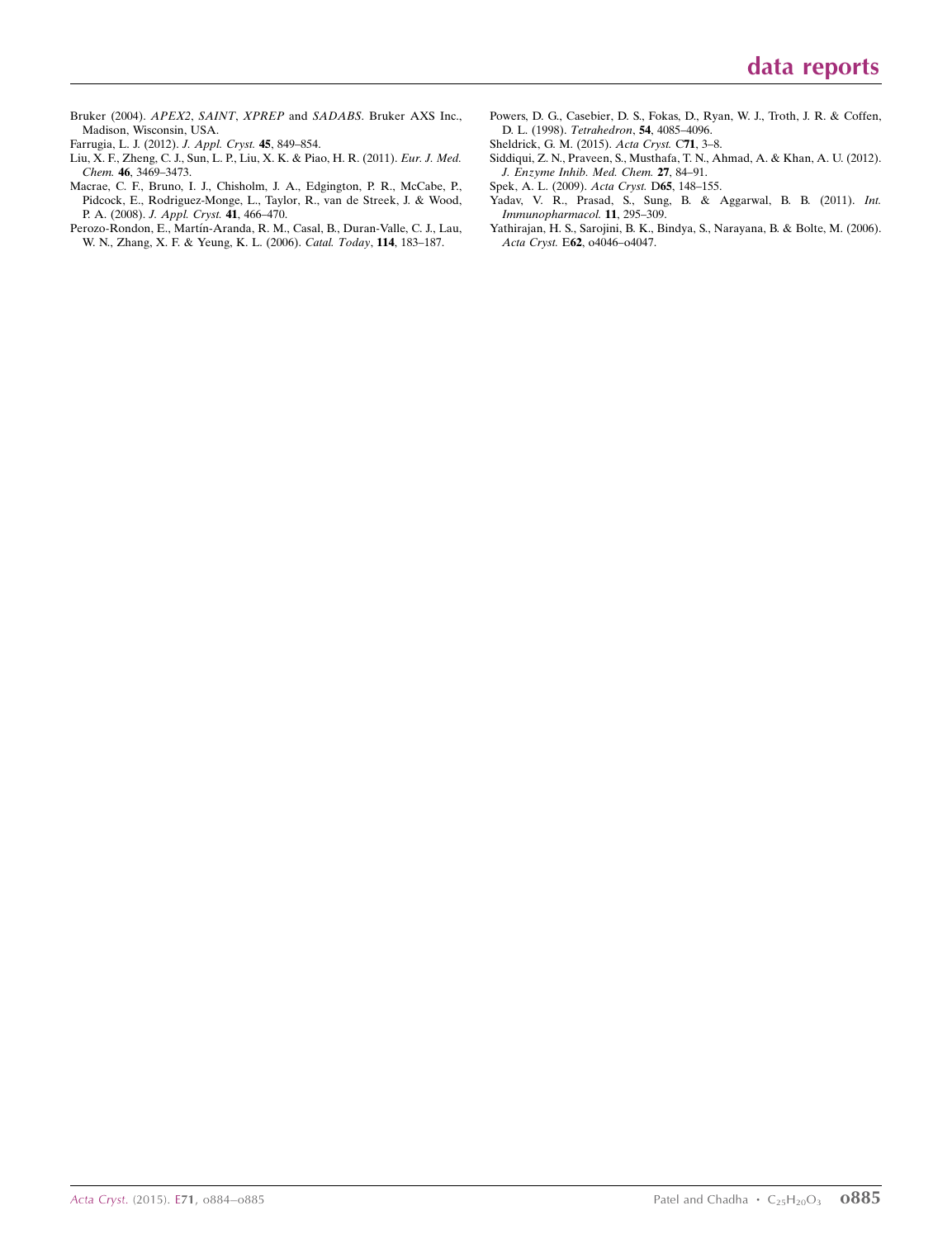## **supporting information**

*Acta Cryst.* (2015). E**71**, o884–o885 [https://doi.org/10.1107/S2056989015019714]

**Crystal structure of (***E***)-1,3-bis(6-methoxynaphthalen-2-yl)prop-2-en-1-one**

## **Paresh N. Patel and Anju Chadha**

#### **S1. Comments**

Heteroaryl chalcones are well documented as important synthons for a number of pharmaceutically active molecules, and extensive investigations have demonstrated the biological properties of natural and synthetic chalcones. These properties are largely attributed to the presence of the a,ß-unsaturated ketone moiety in the chalcone (Anderson & Markham, 2006; Yadav *et al.*, 2011). Chalcones are reported to possess many useful properties, for example antibacterial [Liu *et al.*, 2011] and antifungal [Siddiqui *et al.*, 2012]. These compounds are important synthons for the preparation of five- and sixmembered ring systems [Powers *et al.*, 1998] as well as intermediates in the synthesis of many pharmaceutically useful molecules [Perozo-Rondon *et al.*, 2006]. Given such varied pharmacological activities and synthetic utilities, chalcones have always attracted chemists to develop newer molecules and study their biological activities. Adding to the list of active heteroaryl chalcones for use in pharmaceutical applications and as an effective synthon for the preparation of fiveand six-member ring systems, we report herein on the synthesis and crystal structure of the title compound.

In the title compound, Fig. 1, the central -C12( $=$ O2)—C13 $=$ C14- chain is disordered over two positions about the central atom C13 with an occupancy ratio of 0.848 (6):0.152 (6) for atom O2 (O2A:O2B). The molecule is twisted with the two naphthalene ring systems being inclined to one another by 52.91 (9)°. This situation is similar to that in compound 3-(6-methoxy-2-naphthyl)-1-(2-naphthyl)prop- 2-en-1-one (Yathirajan *et al.*, 2006), where the two naphthalene ring systems are inclined to one another by 54.41 (3) °.

In the crystal, molecules are linked by C—H···*π* interactions forming a three-dimensional structure. There are no other intra- or inter-molecular interactions present.

#### **S2. Synthesis and crystallization**

To a stirred solution of 6-methoxy-2-naphthaldehyde (1.86 g, 10 mmol) in ethanol (10 ml), 1-(6-methoxynaphthalen-2-yl) ethanone (2.00 g, 10 mmol) dissolved in ethanol (10 ml) was added portion wise. The reaction mixture was stirred at room temperature for an additional 20 min, during which time it turned to a homogeneous solution. KOH solution (40%, 2 ml) was then added drop wise and the resultant mixture was stirred at room temperature for 2 h. The precipitated product was then collected by filtration and purified by recrystallization from chloroform–methanol (1:1 v/v, 10 ml), to afford 2.29 g (82%) of the title compound as yellow–brown needles (m.p.: 396-397 K). Colourless block-like crystals, suitable for X-ray diffraction, were obtained by crystallization from a 1 ml saturated solution in ethanol.

#### **S3. Refinement**

Crystal data, data collection and structure refinement details are summarized in Table 2. The H atoms were included in calculated positions and treated as riding atoms: C—H = 0.93-0.96 Å with  $U_{iso}(H) = 15$ .U<sub>eq</sub>(C-methyl) and 1.2U<sub>eq</sub>(C) for other H atoms. The central -C12(=O2)—C13=C14- chain is disordered over two positions about the central atom C13 with an occupancy ratio of 0.848 (6):0.152 (6) for atom O2 (O2A:O2B). The structure was refined as a two-component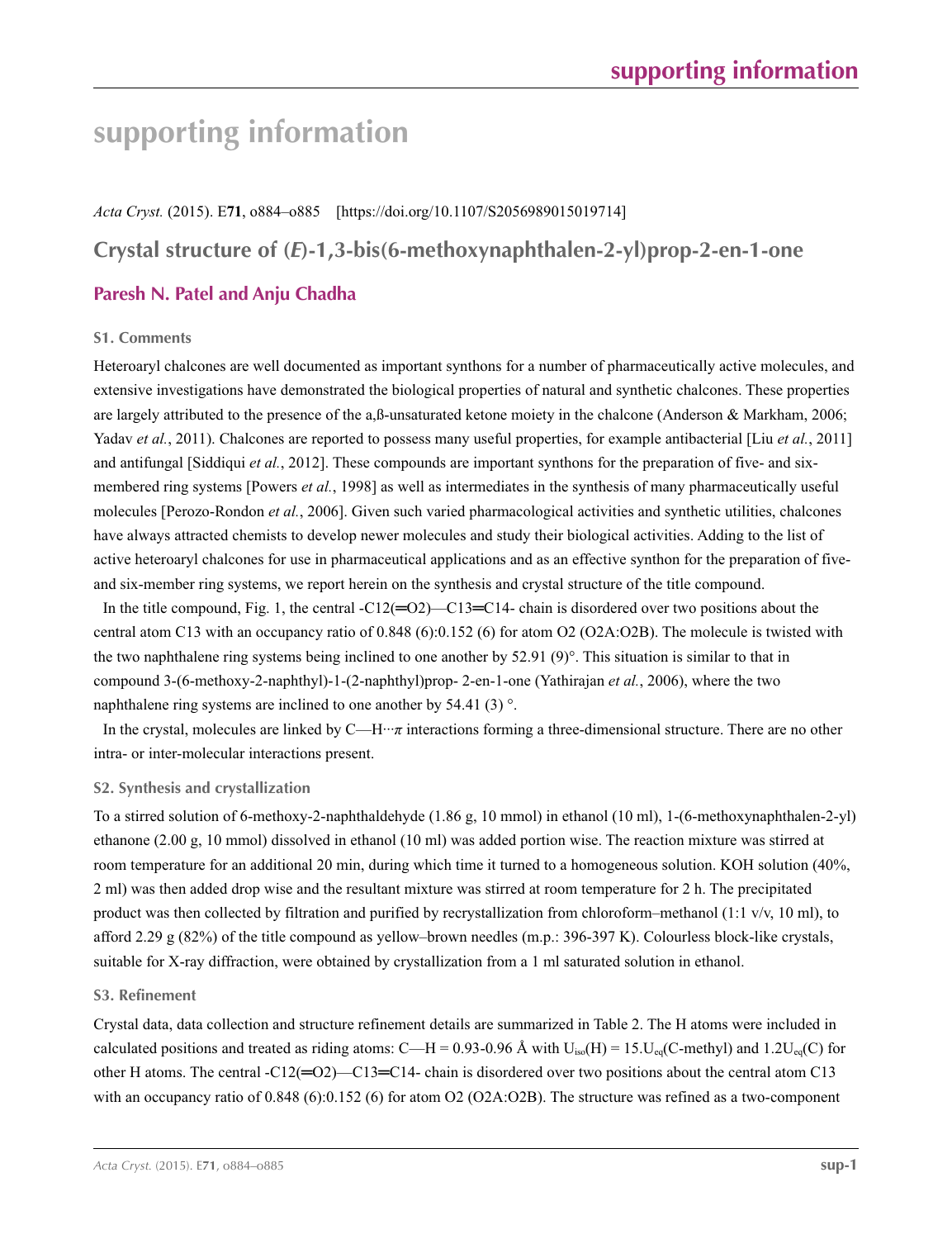twin: 180  $\degree$  rotation about the c\* axis; BASF = 0.063 (1).



**Figure 1**

The molecular structure of the title compound, with atom labelling. Displacement ellipsoids are drawn at the 50% probability level. Only the major component of the disordered O atom is shown.



 $F(000) = 776$  $D_x = 1.322$  Mg m<sup>-3</sup>

 $\theta$  = 2.6–22.4°  $\mu$  = 0.09 mm<sup>-1</sup>  $T = 293 \text{ K}$ Block, colourless  $0.30 \times 0.20 \times 0.20$  mm

Mo *Kα* radiation, *λ* = 0.71073 Å Cell parameters from 4691 reflections

#### **Figure 2**

A view along the *c* axis of the crystal packing of the title compound.

**(***E***)-1,3-Bis(6-methoxynaphthalen-2-yl)prop-2-en-1-one** 

#### *Crystal data*

 $C_{25}H_{20}O_3$  $M_r$  = 368.41 Monoclinic, *P*21/*c*  $a = 6.027(5)$  Å  $b = 19.926(5)$  Å  $c = 15.415(5)$  Å  $\beta$  = 90.366 (5)<sup>°</sup>  $V = 1851.2$  (17) Å<sup>3</sup>  $Z = 4$ 

#### *Data collection*

| Bruker Kappa APEXII CCD                             | 3345 independent reflections                                            |
|-----------------------------------------------------|-------------------------------------------------------------------------|
| diffractometer                                      | 1837 reflections with $I > 2\sigma(I)$                                  |
| Radiation source: Sealed tube                       | $R_{\text{int}} = 0.072$                                                |
| $\omega$ and $\varphi$ scan                         | $\theta_{\text{max}} = 25.3^{\circ}, \theta_{\text{min}} = 2.4^{\circ}$ |
| Absorption correction: multi-scan                   | $h = -7 \rightarrow 7$                                                  |
| (SADABS; Bruker, 2004)                              | $k = -23 \rightarrow 23$                                                |
| $T_{\text{min}} = 0.932$ , $T_{\text{max}} = 0.951$ | $l = 0 \rightarrow 18$                                                  |
| 3345 measured reflections                           |                                                                         |
|                                                     |                                                                         |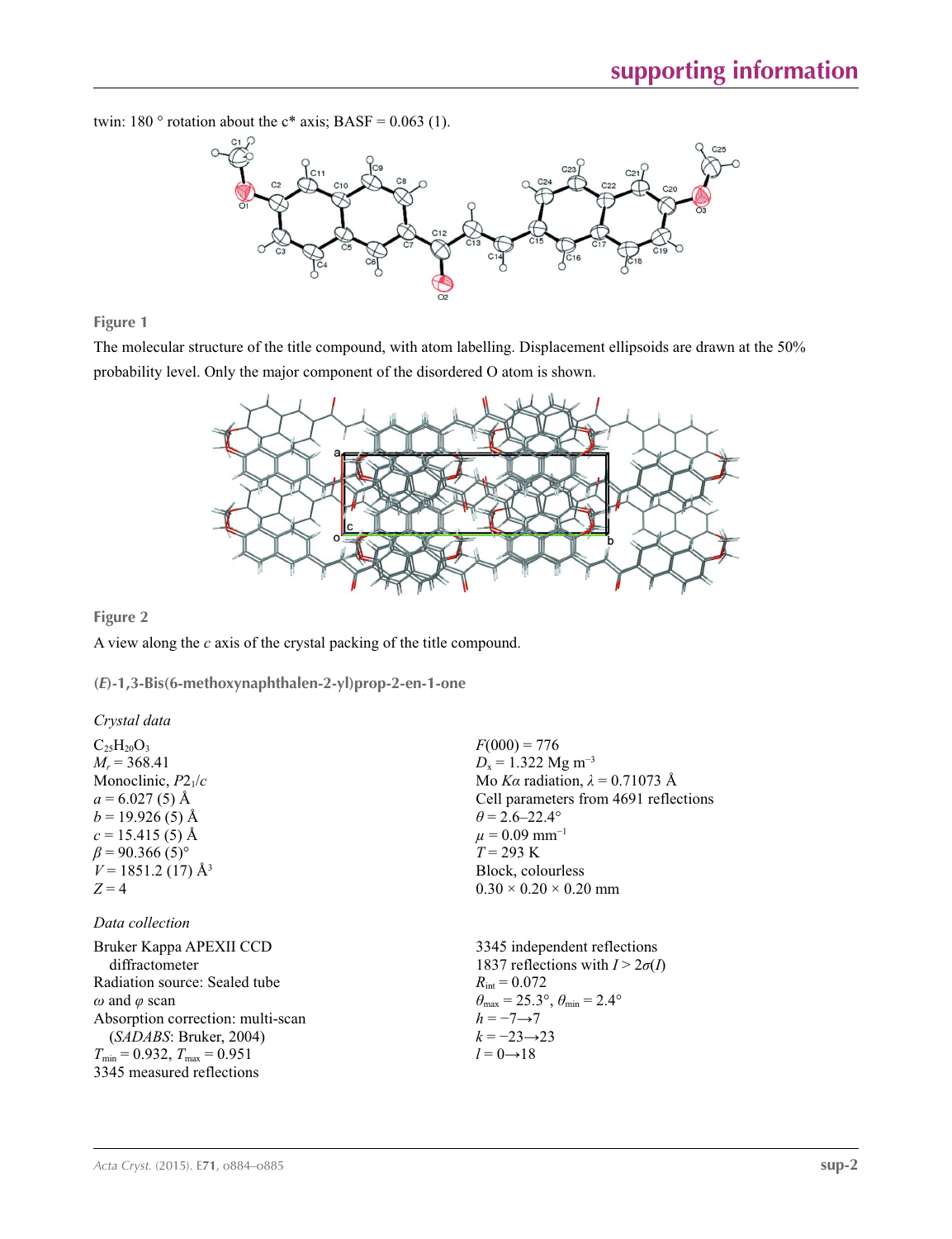*Refinement*

| Refinement on $F^2$                   | H-atom parameters constrained                                  |
|---------------------------------------|----------------------------------------------------------------|
| Least-squares matrix: full            | $w = 1/[\sigma^2(F_0^2) + (0.076P)^2 + 0.242P]$                |
| $R[F^2 > 2\sigma(F^2)] = 0.061$       | where $P = (F_o^2 + 2F_c^2)/3$                                 |
| $wR(F^2) = 0.179$                     | $(\Delta/\sigma)_{\text{max}}$ < 0.001                         |
| $S = 1.13$                            | $\Delta \rho_{\text{max}} = 0.19 \text{ e A}^{-3}$             |
| 3345 reflections                      | $\Delta \rho_{\rm min} = -0.16$ e Å <sup>-3</sup>              |
| 267 parameters                        | Extinction correction: SHELXL2014 (Sheldrick,                  |
| 2 restraints                          | 2015), $Fc^* = kFc[1+0.001xFc^2\lambda^3/sin(2\theta)]^{-1/4}$ |
| Hydrogen site location: inferred from | Extinction coefficient: 0.0042 (12)                            |
| neighbouring sites                    |                                                                |

#### *Special details*

**Geometry**. All e.s.d.'s (except the e.s.d. in the dihedral angle between two l.s. planes) are estimated using the full covariance matrix. The cell e.s.d.'s are taken into account individually in the estimation of e.s.d.'s in distances, angles and torsion angles; correlations between e.s.d.'s in cell parameters are only used when they are defined by crystal symmetry. An approximate (isotropic) treatment of cell e.s.d.'s is used for estimating e.s.d.'s involving l.s. planes. **Refinement**. Refined as a 2-component twin.

*Fractional atomic coordinates and isotropic or equivalent isotropic displacement parameters (Å<sup>2</sup>)* 

|                | $\boldsymbol{x}$ | у           | $\boldsymbol{Z}$ | $U_{\rm iso}$ */ $U_{\rm eq}$ | $Occ. ( \le 1)$ |
|----------------|------------------|-------------|------------------|-------------------------------|-----------------|
| O <sub>1</sub> | 0.7149(4)        | 0.07041(12) | 0.81151(15)      | 0.0752(7)                     |                 |
| O2A            | 0.3022(4)        | 0.46629(14) | 0.8854(2)        | 0.0831(12)                    | 0.848(6)        |
| O2B            | 0.3818(18)       | 0.5689(8)   | 0.9159(10)       | 0.075(6)                      | 0.152(6)        |
| O <sub>3</sub> | 1.0538(4)        | 0.94015(12) | 0.91441(16)      | 0.0810(8)                     |                 |
| C1             | 0.9200(6)        | 0.05490(18) | 0.7708(3)        | 0.0878(12)                    |                 |
| H1A            | 0.9265           | 0.0769      | 0.7155           | $0.132*$                      |                 |
| H1B            | 0.9311           | 0.0072      | 0.7628           | $0.132*$                      |                 |
| H1C            | 1.0405           | 0.0701      | 0.8068           | $0.132*$                      |                 |
| C2             | 0.6696(5)        | 0.13625(18) | 0.82763(19)      | 0.0588(9)                     |                 |
| C <sub>3</sub> | 0.4657(5)        | 0.14718(18) | 0.8680(2)        | 0.0637(9)                     |                 |
| H <sub>3</sub> | 0.3764           | 0.1108      | 0.8821           | $0.076*$                      |                 |
| C4             | 0.3971(5)        | 0.20984(18) | 0.88679(19)      | 0.0624(9)                     |                 |
| H4             | 0.2601           | 0.2161      | 0.9130           | $0.075*$                      |                 |
| C <sub>5</sub> | 0.5308(4)        | 0.26629(16) | 0.86723(18)      | 0.0507(8)                     |                 |
| C6             | 0.4623(5)        | 0.33174(17) | 0.88371(18)      | 0.0582(9)                     |                 |
| H <sub>6</sub> | 0.3225           | 0.3389      | 0.9071           | $0.070*$                      |                 |
| C7             | 0.5958(5)        | 0.38617(16) | 0.86635(19)      | 0.0568(8)                     |                 |
| C8             | 0.8060(5)        | 0.37394(18) | 0.8290(2)        | 0.0631(9)                     |                 |
| H8             | 0.9001           | 0.4098      | 0.8174           | $0.076*$                      |                 |
| C9             | 0.8711(5)        | 0.31106(18) | 0.8100(2)        | 0.0619(9)                     |                 |
| H9             | 1.0084           | 0.3045      | 0.7842           | $0.074*$                      |                 |
| C10            | 0.7380(4)        | 0.25513(16) | 0.82814(18)      | 0.0513(8)                     |                 |
| C11            | 0.8029(5)        | 0.18913(17) | 0.80906(19)      | 0.0576(8)                     |                 |
| H11            | 0.9397           | 0.1815      | 0.7833           | $0.069*$                      |                 |
| C12            | 0.5122(6)        | 0.45453(18) | 0.8827(2)        | 0.0683(10)                    |                 |
| H12B           | 0.3602           | 0.4619      | 0.8864           | $0.082*$                      | 0.152(6)        |
| C13            | 0.6636(5)        | 0.51023(18) | 0.8930(2)        | 0.0664(9)                     |                 |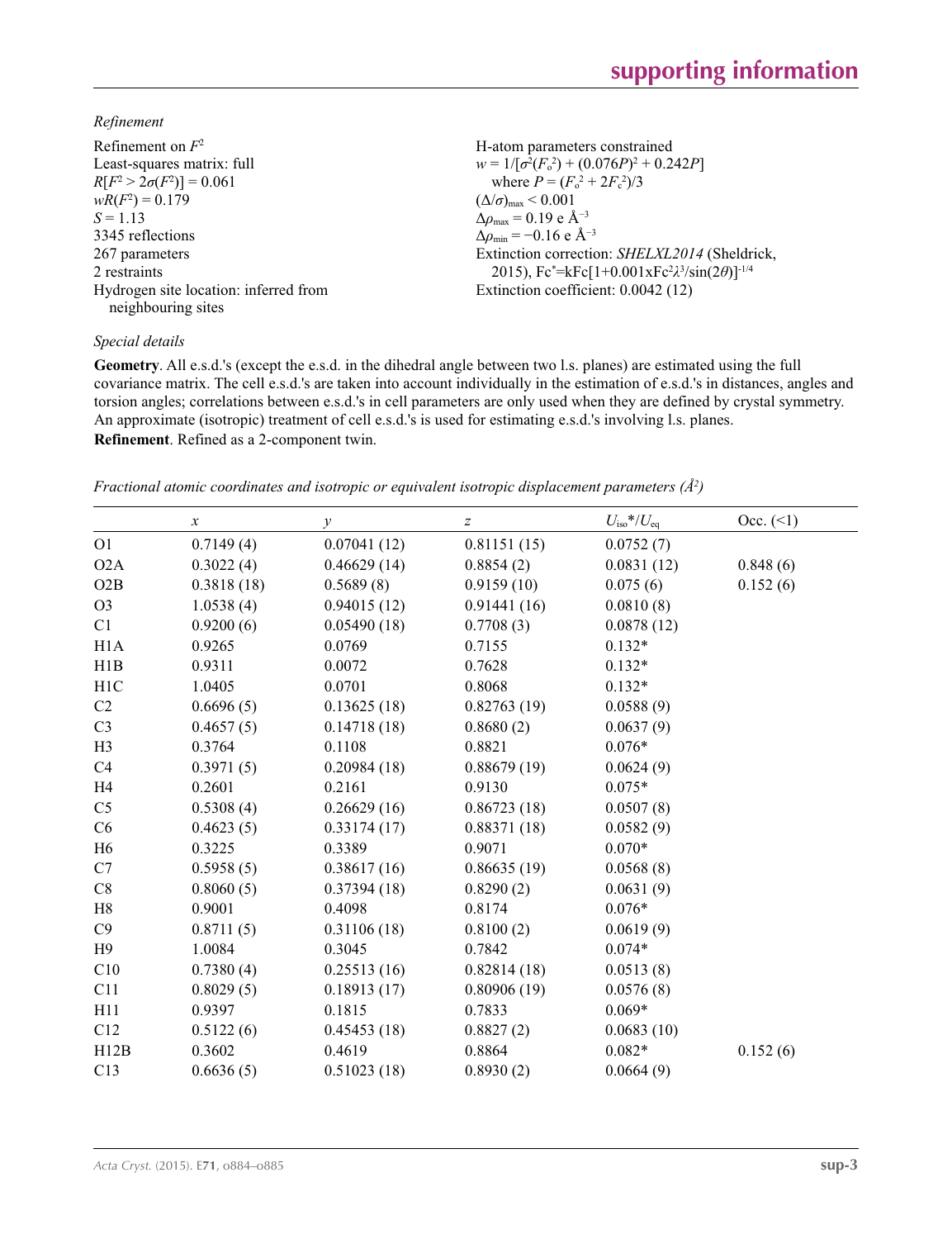| H13A            | 0.8128    | 0.5016      | 0.9039      | $0.080*$   |          |
|-----------------|-----------|-------------|-------------|------------|----------|
| C14             | 0.5946(5) | 0.57381(18) | 0.8872(2)   | 0.0660(9)  |          |
| H14A            | 0.4446    | 0.5796      | 0.8747      | $0.079*$   | 0.848(6) |
| C15             | 0.7225(5) | 0.63517(17) | 0.89786(19) | 0.0548(8)  |          |
| C16             | 0.6339(5) | 0.69511(17) | 0.87011(19) | 0.0575(9)  |          |
| H16             | 0.4948    | 0.6948      | 0.8436      | $0.069*$   |          |
| C17             | 0.7436(4) | 0.75620(16) | 0.87992(18) | 0.0514(8)  |          |
| C18             | 0.6536(5) | 0.81769(19) | 0.8512(2)   | 0.0628(9)  |          |
| H18             | 0.5163    | 0.8177      | 0.8234      | $0.075*$   |          |
| C19             | 0.7603(5) | 0.87635(18) | 0.8629(2)   | 0.0656(9)  |          |
| H19             | 0.6986    | 0.9161      | 0.8423      | $0.079*$   |          |
| C <sub>20</sub> | 0.9658(5) | 0.87709(17) | 0.9066(2)   | 0.0613(9)  |          |
| C <sub>21</sub> | 1.0620(5) | 0.81927(16) | 0.93433(18) | 0.0534(8)  |          |
| H21             | 1.1999    | 0.8206      | 0.9617      | $0.064*$   |          |
| C22             | 0.9538(4) | 0.75732(16) | 0.92185(17) | 0.0491(7)  |          |
| C <sub>23</sub> | 1.0433(5) | 0.69571(16) | 0.94924(19) | 0.0536(8)  |          |
| H <sub>23</sub> | 1.1821    | 0.6953      | 0.9759      | $0.064*$   |          |
| C <sub>24</sub> | 0.9338(5) | 0.63677(16) | 0.93804(19) | 0.0573(8)  |          |
| H <sub>24</sub> | 0.9986    | 0.5970      | 0.9570      | $0.069*$   |          |
| C <sub>25</sub> | 1.2506(6) | 0.94859(18) | 0.9618(3)   | 0.0897(12) |          |
| H25A            | 1.2274    | 0.9351      | 1.0209      | $0.135*$   |          |
| H25B            | 1.2941    | 0.9949      | 0.9603      | $0.135*$   |          |
| H25C            | 1.3654    | 0.9215      | 0.9368      | $0.135*$   |          |

*Atomic displacement parameters (Å2 )*

|                  | $U^{11}$   | $U^{22}$   | $U^{33}$   | $U^{12}$      | $U^{13}$      | $U^{23}$      |
|------------------|------------|------------|------------|---------------|---------------|---------------|
| O <sub>1</sub>   | 0.0769(16) | 0.0723(18) | 0.0765(16) | $-0.0081(12)$ | 0.0102(13)    | 0.0067(13)    |
| O <sub>2</sub> A | 0.0531(19) | 0.084(2)   | 0.112(2)   | $-0.0078(14)$ | 0.0012(15)    | 0.0059(17)    |
| O2B              | 0.039(9)   | 0.096(13)  | 0.091(12)  | 0.008(7)      | $-0.008(7)$   | $-0.015(9)$   |
| O <sub>3</sub>   | 0.0854(17) | 0.0663(17) | 0.0910(18) | $-0.0005(13)$ | $-0.0171(14)$ | 0.0050(13)    |
| C1               | 0.081(3)   | 0.089(3)   | 0.093(3)   | 0.006(2)      | 0.014(2)      | 0.006(2)      |
| C <sub>2</sub>   | 0.055(2)   | 0.071(2)   | 0.0501(19) | $-0.0080(17)$ | $-0.0043(15)$ | 0.0090(17)    |
| C <sub>3</sub>   | 0.057(2)   | 0.073(3)   | 0.061(2)   | $-0.0186(18)$ | 0.0040(16)    | 0.0117(19)    |
| C <sub>4</sub>   | 0.0439(17) | 0.092(3)   | 0.052(2)   | $-0.0166(18)$ | 0.0061(14)    | 0.0073(19)    |
| C <sub>5</sub>   | 0.0416(16) | 0.071(2)   | 0.0393(16) | $-0.0106(15)$ | $-0.0027(13)$ | 0.0049(16)    |
| C6               | 0.0461(18) | 0.088(3)   | 0.0403(17) | $-0.0165(17)$ | $-0.0003(13)$ | $-0.0003(17)$ |
| C7               | 0.0517(19) | 0.069(2)   | 0.0495(19) | $-0.0129(16)$ | $-0.0015(14)$ | $-0.0002(16)$ |
| C8               | 0.056(2)   | 0.072(3)   | 0.061(2)   | $-0.0228(17)$ | 0.0017(16)    | 0.0061(18)    |
| C9               | 0.0464(18) | 0.084(3)   | 0.056(2)   | $-0.0174(17)$ | 0.0040(15)    | 0.0064(19)    |
| C10              | 0.0419(16) | 0.072(2)   | 0.0400(16) | $-0.0126(16)$ | $-0.0033(13)$ | 0.0063(16)    |
| C11              | 0.0439(17) | 0.079(2)   | 0.0501(19) | $-0.0083(17)$ | 0.0025(14)    | 0.0114(17)    |
| C12              | 0.070(2)   | 0.082(3)   | 0.053(2)   | $-0.021(2)$   | 0.0053(17)    | 0.0013(18)    |
| C13              | 0.058(2)   | 0.075(3)   | 0.066(2)   | $-0.0085(19)$ | $-0.0023(16)$ | 0.0023(19)    |
| C14              | 0.0477(19) | 0.082(3)   | 0.069(2)   | $-0.0019(18)$ | $-0.0021(16)$ | $-0.014(2)$   |
| C15              | 0.0490(18) | 0.068(2)   | 0.0475(18) | 0.0004(16)    | $-0.0006(14)$ | $-0.0124(16)$ |
| C16              | 0.0439(17) | 0.077(3)   | 0.0512(19) | 0.0023(16)    | $-0.0057(14)$ | $-0.0156(17)$ |
| C17              | 0.0464(17) | 0.065(2)   | 0.0428(17) | 0.0082(16)    | $-0.0002(14)$ | $-0.0077(15)$ |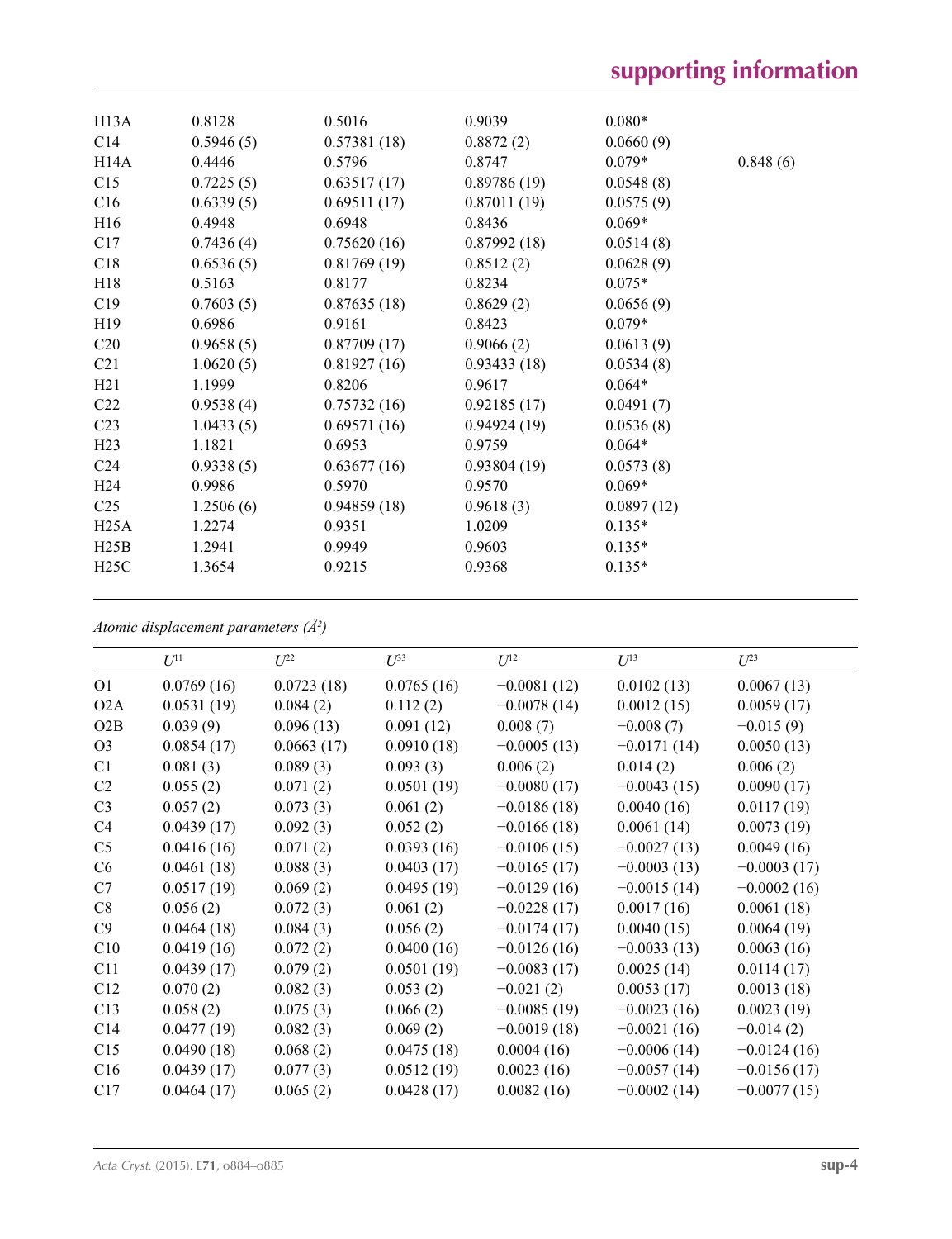## **supporting information**

| C18             | 0.0486(18) | 0.086(3) | 0.053(2)   | 0.0098(18)  | $-0.0033(15)$ | $-0.0082(19)$ |
|-----------------|------------|----------|------------|-------------|---------------|---------------|
| C19             | 0.063(2)   | 0.071(3) | 0.063(2)   | 0.0156(18)  | $-0.0007(17)$ | 0.0020(18)    |
| C <sub>20</sub> | 0.063(2)   | 0.064(2) | 0.057(2)   | 0.0004(18)  | 0.0026(16)    | $-0.0042(17)$ |
| C <sub>21</sub> | 0.0472(17) | 0.066(2) | 0.0469(18) | 0.0018(16)  | $-0.0007(14)$ | 0.0005(16)    |
| C <sub>22</sub> | 0.0457(16) | 0.063(2) | 0.0389(16) | 0.0029(15)  | 0.0028(13)    | $-0.0048(15)$ |
| C <sub>23</sub> | 0.0441(17) | 0.070(2) | 0.0469(18) | 0.0016(16)  | $-0.0069(13)$ | $-0.0036(16)$ |
| C <sub>24</sub> | 0.0536(19) | 0.066(2) | 0.0521(19) | 0.0056(16)  | $-0.0011(15)$ | $-0.0022(16)$ |
| C <sub>25</sub> | 0.081(3)   | 0.076(3) | 0.112(3)   | $-0.006(2)$ | $-0.013(2)$   | 0.000(2)      |

*Geometric parameters (Å, º)*

| $O1-C2$          | 1.363(4)  | $C12 - C13$       | 1.445(4) |
|------------------|-----------|-------------------|----------|
| $O1 - C1$        | 1.423(4)  | $C12 - H12B$      | 0.9300   |
| $O2A - C12$      | 1.288(4)  | $C13-C14$         | 1.336(4) |
| $O2B - C14$      | 1.363(11) | $C13 - H13A$      | 0.9300   |
| $O3 - C20$       | 1.369(4)  | $C14 - C15$       | 1.454(4) |
| $O3 - C25$       | 1.400(4)  | $C14 - H14A$      | 0.9300   |
| $C1 - H1A$       | 0.9600    | $C15-C16$         | 1.375(4) |
| Cl—H1B           | 0.9600    | $C15-C24$         | 1.413(4) |
| $C1 - H1C$       | 0.9600    | $C16 - C17$       | 1.393(4) |
| $C2 - C11$       | 1.357(4)  | $C16 - H16$       | 0.9300   |
| $C2-C3$          | 1.398(4)  | $C17 - C18$       | 1.410(4) |
| $C3-C4$          | 1.347(4)  | $C17 - C22$       | 1.419(4) |
| $C3-H3$          | 0.9300    | $C18 - C19$       | 1.346(4) |
| $C4 - C5$        | 1.417(4)  | $C18 - H18$       | 0.9300   |
| $C4 - H4$        | 0.9300    | $C19 - C20$       | 1.406(5) |
| $C5-C6$          | 1.392(4)  | $C19 - H19$       | 0.9300   |
| $C5 - C10$       | 1.408(4)  | $C20 - C21$       | 1.358(4) |
| $C6-C7$          | 1.377(4)  | $C21 - C22$       | 1.409(4) |
| $C6 - H6$        | 0.9300    | $C21 - H21$       | 0.9300   |
| $C7-C8$          | 1.416(4)  | $C22-C23$         | 1.405(4) |
| $C7 - C12$       | 1.475(4)  | $C23-C24$         | 1.358(4) |
| $C8-C9$          | 1.346(4)  | $C23 - H23$       | 0.9300   |
| $C8 - H8$        | 0.9300    | $C24 - H24$       | 0.9300   |
| $C9 - C10$       | 1.402(4)  | $C25 - H25A$      | 0.9600   |
| $C9 - H9$        | 0.9300    | $C25 - H25B$      | 0.9600   |
| $C10 - C11$      | 1.404(4)  | $C25 - H25C$      | 0.9600   |
| $C11 - H11$      | 0.9300    |                   |          |
| $C2 - 01 - C1$   | 117.7(3)  | $C14-C13-H13A$    | 119.2    |
| $C20 - 03 - C25$ | 118.9(3)  | C12-C13-H13A      | 119.2    |
| $O1 - C1 - H1A$  | 109.5     | $C13 - C14 - O2B$ | 101.7(7) |
| $O1 - C1 - H1B$  | 109.5     | $C13-C14-C15$     | 128.7(3) |
| $H1A - C1 - H1B$ | 109.5     | $O2B - C14 - C15$ | 121.5(7) |
| $O1-C1-H1C$      | 109.5     | $C13-C14-H14A$    | 115.6    |
| $H1A - C1 - H1C$ | 109.5     | C15-C14-H14A      | 115.6    |
| $H1B - C1 - H1C$ | 109.5     | $C16-C15-C24$     | 117.6(3) |
| $C11 - C2 - 01$  | 126.1(3)  | $C16-C15-C14$     | 119.4(3) |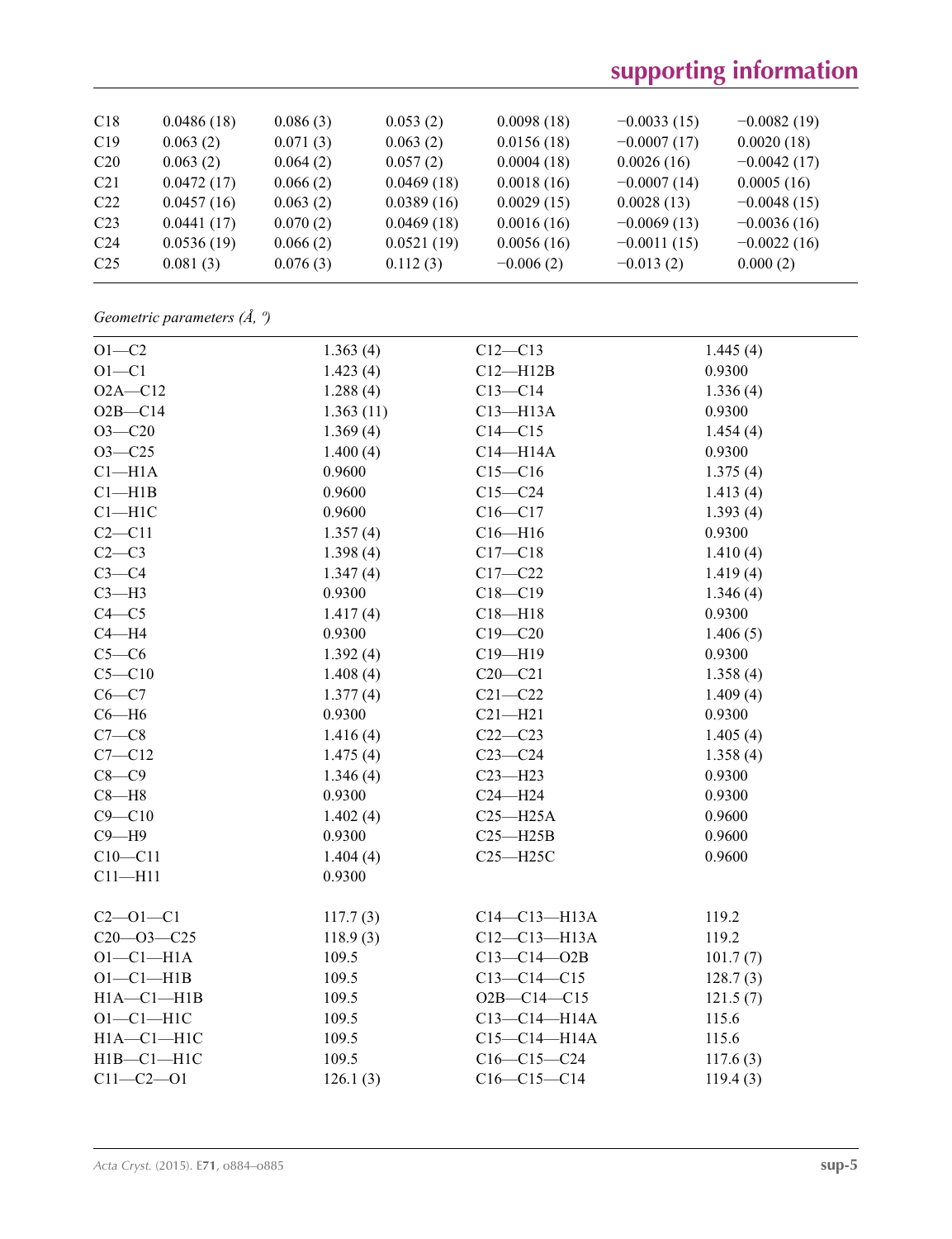| $C11-C2-C3$          | 119.8(3)    | $C24 - C15 - C14$       | 123.0(3)   |
|----------------------|-------------|-------------------------|------------|
| $O1 - C2 - C3$       | 114.1(3)    | $C15-C16-C17$           | 122.8(3)   |
| $C4-C3-C2$           | 120.8(3)    | $C15-C16-H16$           | 118.6      |
| $C4-C3-H3$           | 119.6       | $C17 - C16 - H16$       | 118.6      |
| $C2-C3-H3$           | 119.6       | $C16-C17-C18$           | 123.0(3)   |
| $C3-C4-C5$           | 120.9(3)    | $C16-C17-C22$           | 119.0(3)   |
| $C3-C4-H4$           | 119.5       | $C18 - C17 - C22$       | 118.0(3)   |
| $C5-C4-H4$           | 119.5       | $C19 - C18 - C17$       | 122.0(3)   |
| $C6-C5-C10$          | 119.4(3)    | $C19 - C18 - H18$       | 119.0      |
| $C6-C5-C4$           | 122.4(3)    | $C17 - C18 - H18$       | 119.0      |
| $C10-C5-C4$          | 118.2(3)    | $C18 - C19 - C20$       | 119.5(3)   |
| $C7 - C6 - C5$       | 121.9(3)    | C18-C19-H19             | 120.3      |
| $C7-C6-H6$           | 119.1       | $C20-C19-H19$           | 120.3      |
| $C5-C6-H6$           | 119.1       | $C21 - C20 - 03$        | 125.9(3)   |
| $C6-C7-C8$           | 117.9(3)    | $C21 - C20 - C19$       | 121.0(3)   |
| $C6-C7-C12$          | 119.6(3)    | $O3-C20-C19$            | 113.1(3)   |
| $C8 - C7 - C12$      | 122.4(3)    | $C20 - C21 - C22$       | 120.3(3)   |
| $C9 - C8 - C7$       | 120.8(3)    | $C20 - C21 - H21$       | 119.9      |
| $C9 - C8 - H8$       | 119.6       | $C22-C21-H21$           | 119.9      |
| $C7-C8-H8$           | 119.6       | $C23 - C22 - C21$       | 123.2(3)   |
| $C8 - C9 - C10$      | 121.9(3)    | $C23-C22-C17$           | 117.6(3)   |
| $C8-C9-H9$           | 119.0       | $C21 - C22 - C17$       | 119.2(3)   |
| $C10-C9-H9$          | 119.0       | $C24 - C23 - C22$       | 122.2(3)   |
| $C9 - C10 - C11$     | 122.8(3)    | $C24 - C23 - H23$       | 118.9      |
| $C9 - C10 - C5$      | 118.0(3)    | $C22-C23-H23$           | 118.9      |
| $C11 - C10 - C5$     | 119.1(3)    | $C23-C24-C15$           | 120.7(3)   |
| $C2 - C11 - C10$     | 121.1(3)    | $C23-C24-H24$           | 119.6      |
| $C2 - C11 - H11$     | 119.4       | $C15 - C24 - H24$       | 119.6      |
| $C10-C11-H11$        | 119.4       | $O3-C25-H25A$           | 109.5      |
| $O2A - C12 - C13$    | 118.5(3)    | $O3-C25-H25B$           | 109.5      |
| $O2A - C12 - C7$     | 120.7(3)    | H25A-C25-H25B           | 109.5      |
| $C13-C12-C7$         | 120.8(3)    | O3-C25-H25C             | 109.5      |
| $C13 - C12 - H12B$   | 119.6       | H25A-C25-H25C           | 109.5      |
| $C7 - C12 - H12B$    | 119.6       | H25B-C25-H25C           | 109.5      |
| $C14 - C13 - C12$    | 121.7(3)    |                         |            |
|                      |             |                         |            |
| $C1 - 01 - C2 - C11$ | $-0.5(5)$   | $C12-C13-C14-02B$       | 30.1(7)    |
| $C1 - 01 - C2 - C3$  | $-179.7(3)$ | $C12-C13-C14-C15$       | 178.3(3)   |
| $C11-C2-C3-C4$       | 1.7(5)      | $C13-C14-C15-C16$       | 165.1(3)   |
| $O1 - C2 - C3 - C4$  | $-179.0(3)$ | $O2B - C14 - C15 - C16$ | $-52.0(9)$ |
| $C2-C3-C4-C5$        | $-0.9(5)$   | $C13-C14-C15-C24$       | $-16.7(5)$ |
| $C3 - C4 - C5 - C6$  | 178.3(3)    | $O2B - C14 - C15 - C24$ | 126.2(8)   |
| $C3-C4-C5-C10$       | $-0.4(4)$   | $C24-C15-C16-C17$       | 0.1(4)     |
| $C10-C5-C6-C7$       | $-2.9(4)$   | $C14-C15-C16-C17$       | 178.4(3)   |
| $C4 - C5 - C6 - C7$  | 178.4(3)    | $C15-C16-C17-C18$       | 179.7(3)   |
| $C5-C6-C7-C8$        | 1.4(4)      | $C15-C16-C17-C22$       | $-1.3(4)$  |
| $C5-C6-C7-C12$       | 178.2(3)    | $C16-C17-C18-C19$       | 178.6(3)   |
| $C6-C7-C8-C9$        | 0.9(5)      | $C22-C17-C18-C19$       | $-0.3(4)$  |
|                      |             |                         |            |